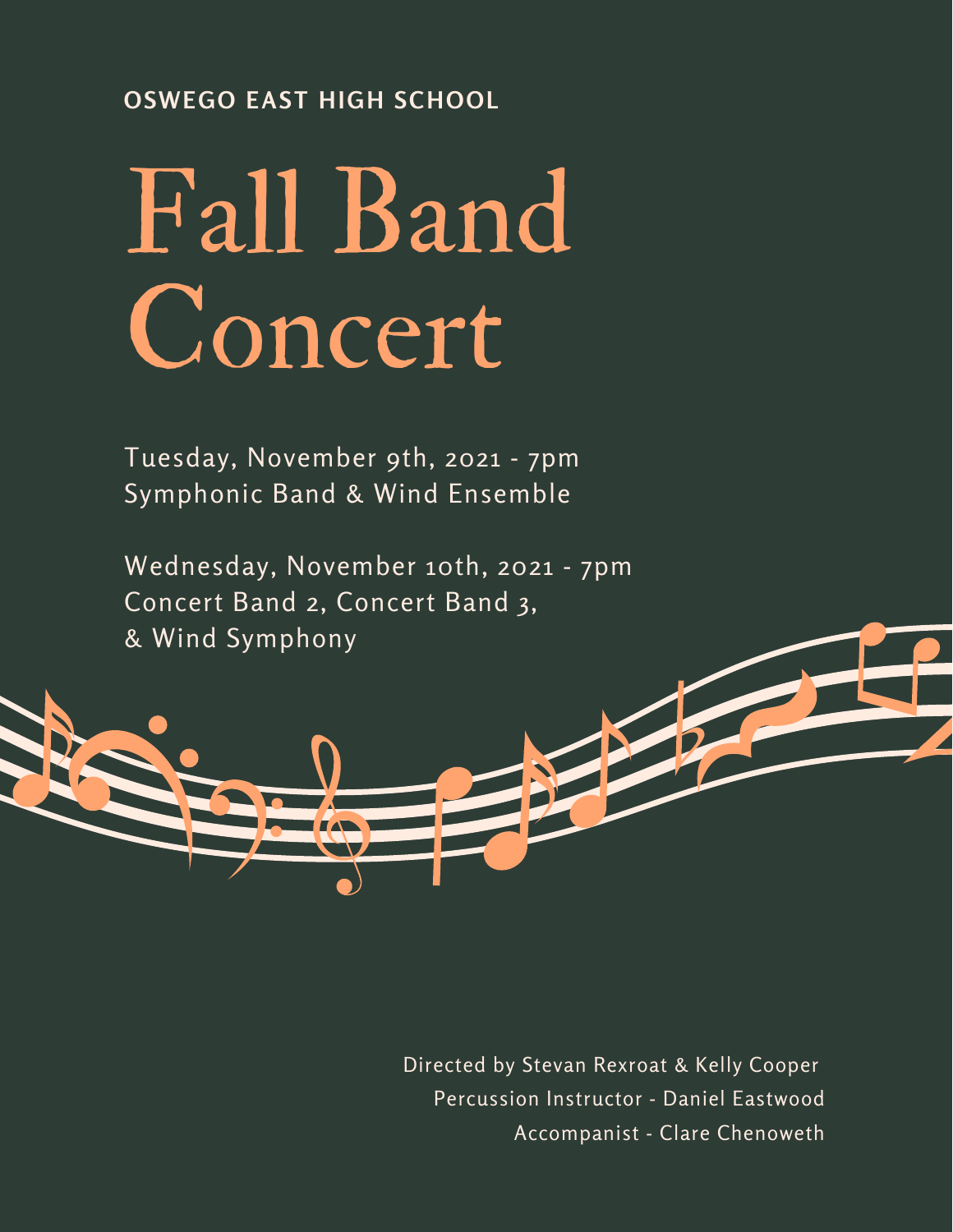# Tuesday, November 9th

**Symphonic Band Percussion Ensemble**

Layers by Alan Keown

## **Wind Ensemble Percussion Ensemble**

Barnstormer by Chris Crockarell

## **Symphonic Band**

Flourish for Winds by Gary Fagan Rain by Brian Balmages Incantations by Robert W. Smith

## **Wind Ensemble**

Hounds of Spring by Alfred Reed arr. Longfield Dusk by Steven Bryant El Relicario by Jose Padilla arr. Longfield

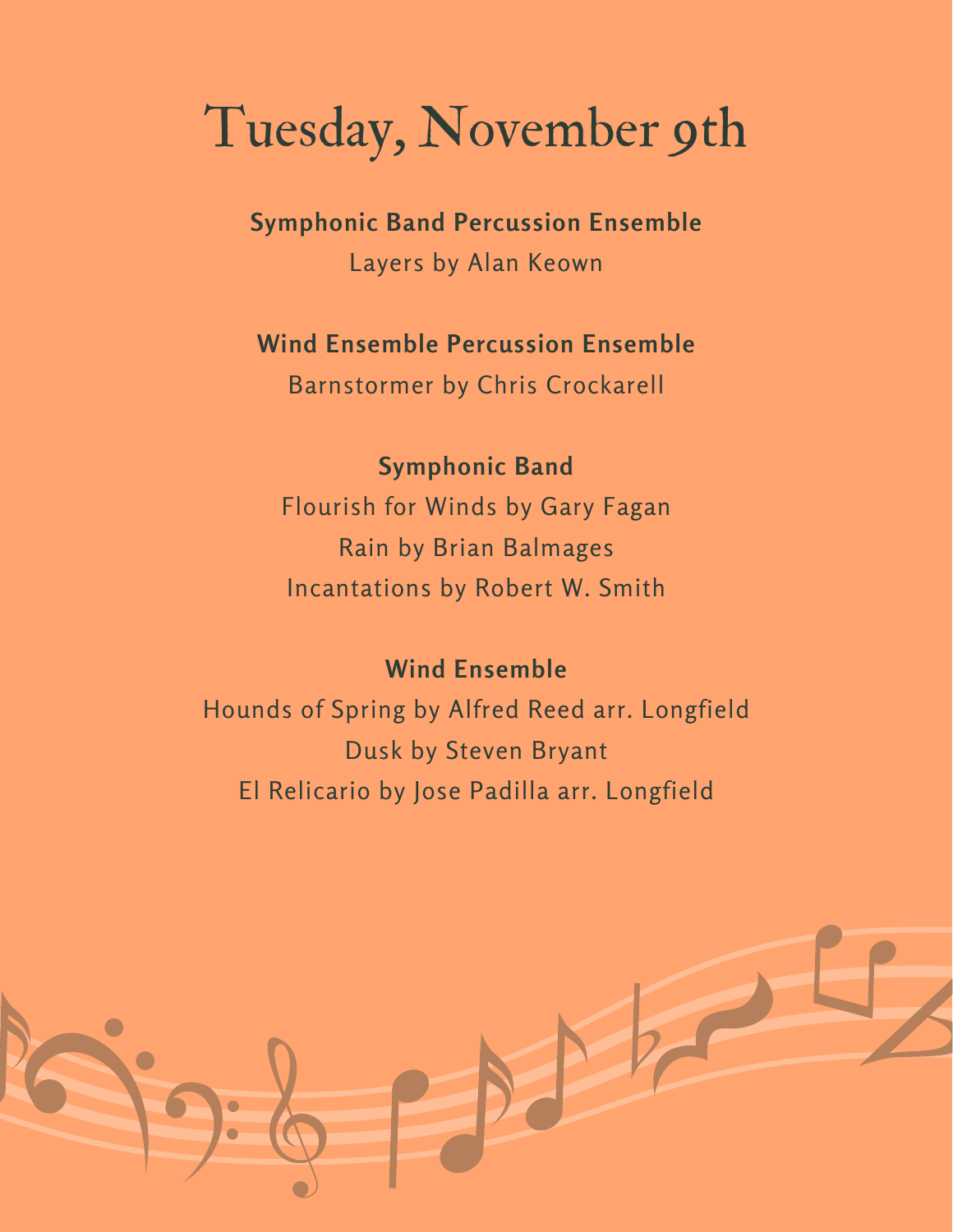# Wednesday, November 10th

**Concert Band 2 Percussion Ensemble** Collisions by Jared Spears

**Concert Band 3 Percussion Ensemble** Look Who Showed Up by Porter Eldam

**Wind Symphony Percussion Ensemble** Persistence by Brian Blume

> **Concert Band Period 2** 3, 2, 1...by Brian Balmages

**Concert Band Period 3** Yonaguska by William Owens

**Combined Concert Bands** Antares by Richard Saucedo

**Wind Symphony** Acadiana by Frank Ticheli - Mvt. 1: At the Dancehall Down a Country Lane by Aaron Copland K2 by Julie Giroux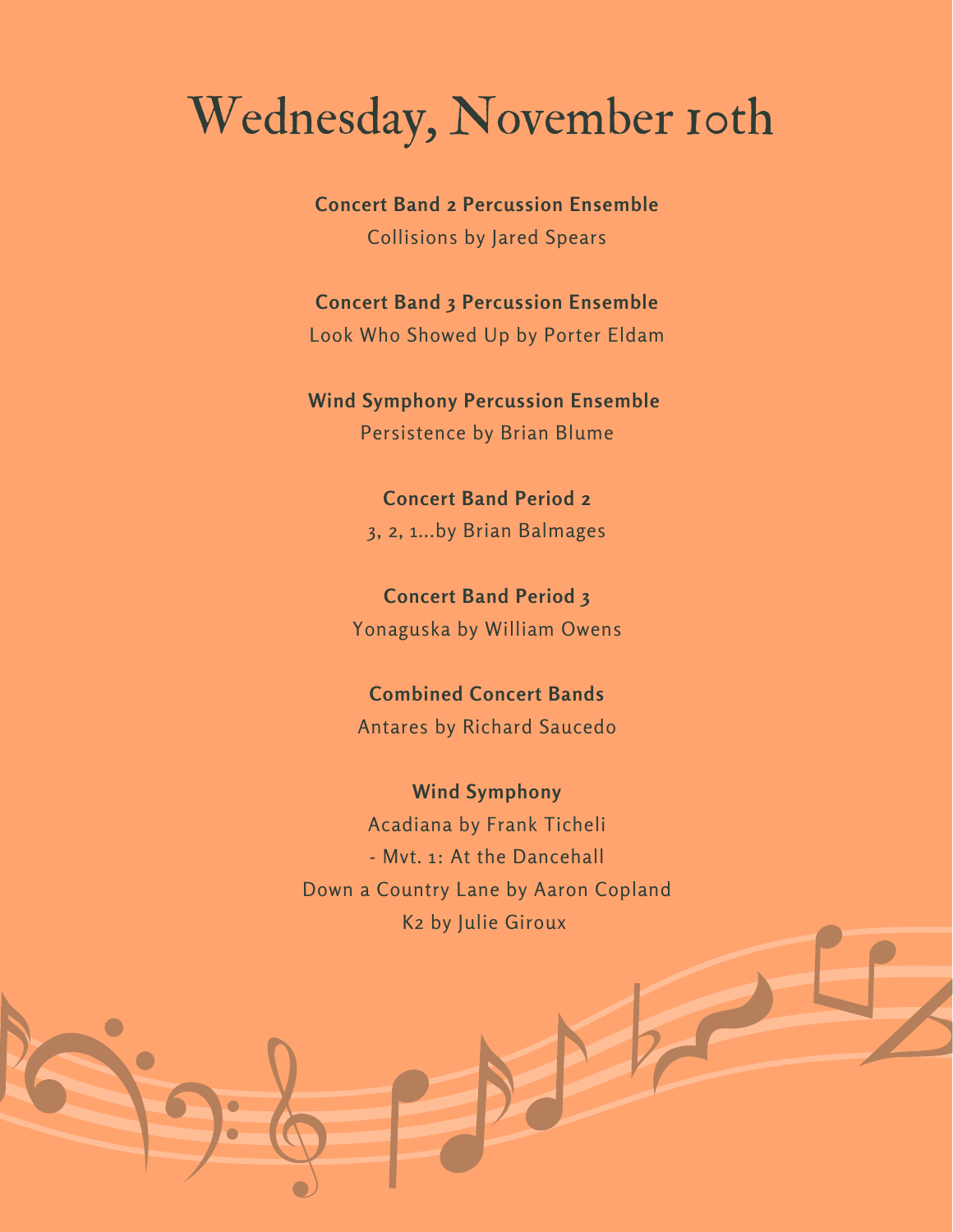# Private Lessons

Students are highly encouraged to take private lesson on their instrument. It is the most effective way for students to get better at their instrument. Working one on one with a professional on their instrument is not something we can replicate in the classroom. Please see below a list of private teachers for each instrument.

#### **Flute**

Annie D'Amico-Vargas 630-333-8951 ExpressiveFluteStudio@gmail.com

> Cate Hummel 630-428-3278 dr\_cate@sbcglobal.net

#### **Oboe**

Emily Fagan emilyfaganoboe@gmail.com

> Laura Neisler 815-325-6504

#### **Bassoon**

Kim Richter 630-369-5679 kjr6840@aol.com

#### **Clarinet/Bass Clarinet** Garrett Matlock

617-650-8529 gmatlock811@gmail.com

Lisa Heemstra 630-636-2521 [lheemstra@sd308.org](mailto:lheemstra@sd308.org)

Stevan Rexroat 630-636-2379 [srexroat@sd308.org](mailto:srexroat@sd308.org)

#### **Saxophone**

Stevan Rexroat 630-636-2379 [srexroat@sd308.org](mailto:srexroat@sd308.org)

Julianna Karvelius 630-608-5177 [jkarvelius@sd308.org](mailto:jkarvelius@sd308.org)

**Trumpet** Sean O'Donnell trumpet21@gmail.com

> Gene Arnold 630-554-0231

**Horn** Susan Oszvath 630-334-8640 susan.ozsvath@sbcglobal.net

**Trombone** Ryan Christianson 701-213-5354 ryan-d-christianson@live.com

**Euphonium** Ryan Christianson 701-213-5354 ryan-d-christianson@live.com **Tuba**

Ryan Christianson 701-213-5354 ryan-d-christianson@live.com

#### **Percussion**

Dan Eastwood deastwooddrums@gmail.com

Vern Spevak 630-220-2311 vernspevak@gmail.com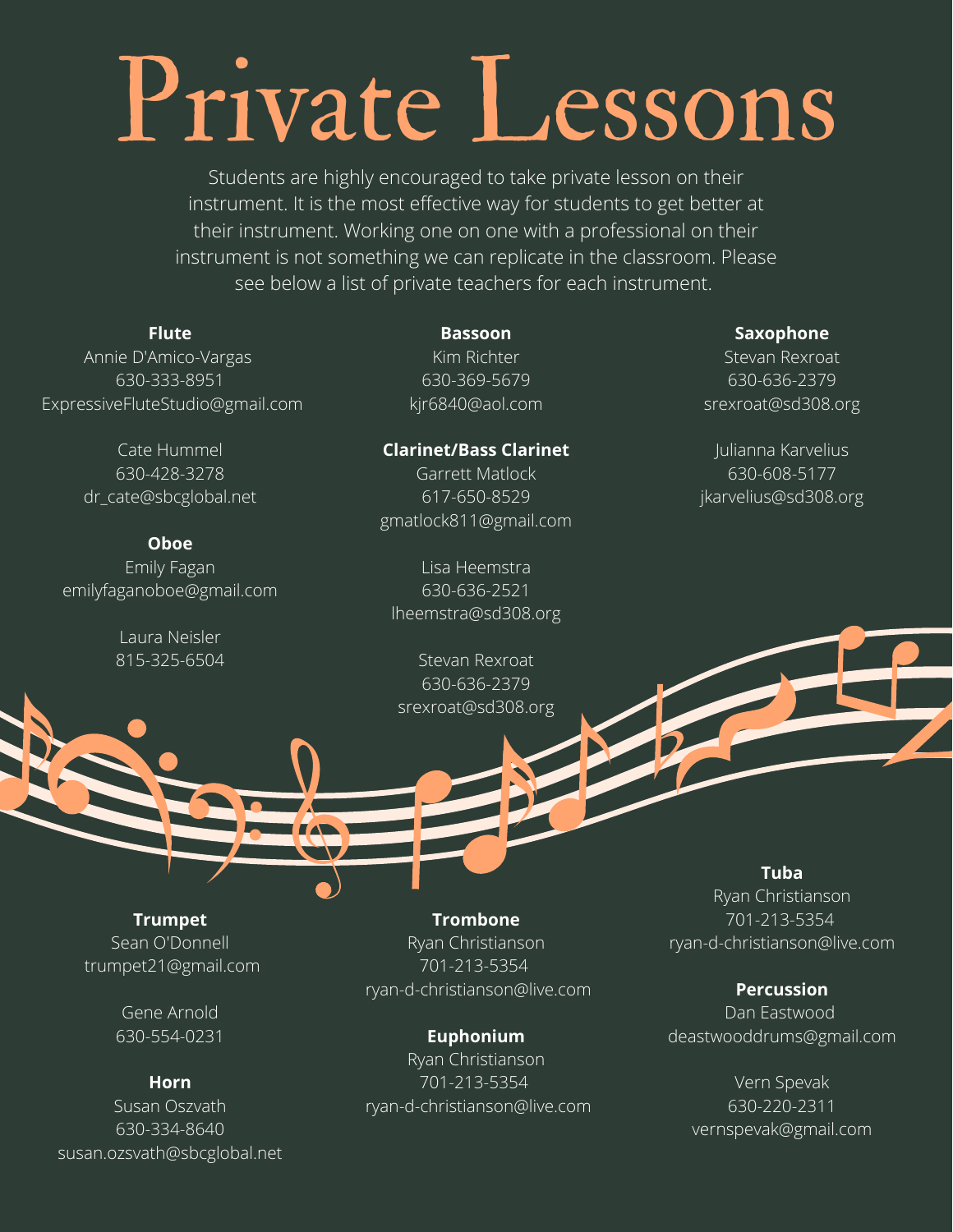# Music Patrons

Thank you to all of our music patrons so far this school year!

Stephen Deane The Benoit Family The Hughes Family The Harrison Family Mike and Kathy Foulkes The Danison Family Lever/Rhoads Family Amy Meyers Jill Hillmer Michael and Wendy Berk The Wierschem Family Brendan & Heather McKillip Brian & Denise Augustine Shawn & Dana Emery Quinlan and Fabish Music Company Hana Dahir Firefly Nights Photography Inc. The Keys Family The Roeder Family The Horst Family Andy & Jean Wessels Kirk and Melissa Peterson The Elliot Family

If you would like to make a donation to the band program, you can do so by filling out the form on the band website under Resources-Music Patron. www.oswegoeasthighschoolbands.com/music-patrons.html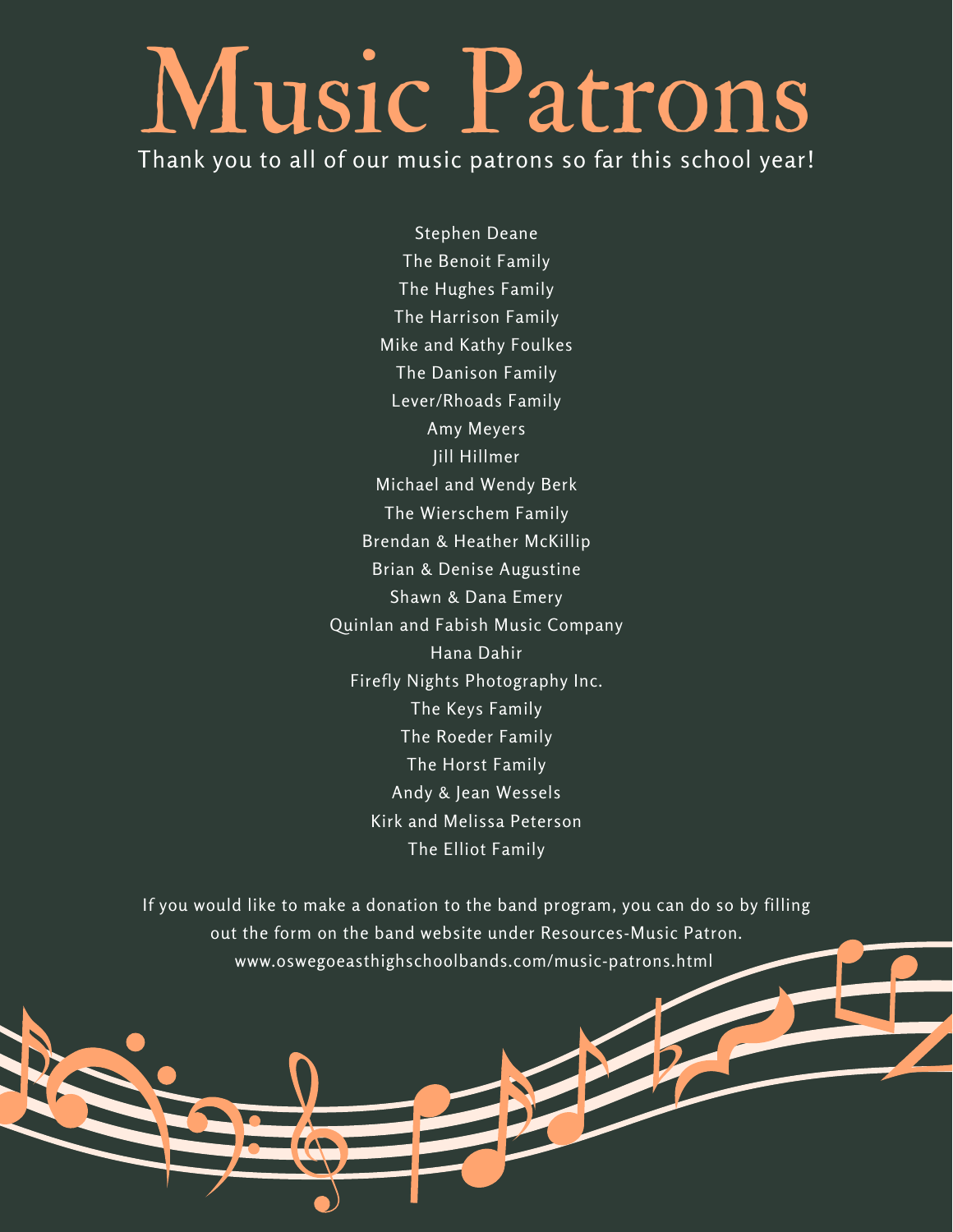# Concert Band Period 2

**Flute** Abigail John Sahar Kazmi Olivia Mueller Sophia Testa

**Oboe** Audrey Hillmer

**Bassoon** Sachairi Harrison

#### **Clarinet**

Nico Cammarata Analise Fajardo Elana Hill Ryley Mennella Addison Peter Hope Rie Robbe Witting

**Bass Clarinet** Aayan Mahmood Andrew Walden

**Alto Saxophone** Aidan Cooper Aidan Hofmann Naomi Ramirez Helena Zimmerman

**Tenor Saxophone** Q Schultz

**Baritone Saxophone** Carter Sobie

#### **Trumpet**

Mia Anaya Diego Cabezas Morgan Doyle Leo Jasso Mandujano Anthony Koszala Payton Lanzara Miguel Lozano Julian Ortiz

> **Horn** Miles Mosher Marc Townsend

**Trombone** Suranjan Sinha

**Euphonium** Jenna Bouley Isa Murillo

**Tuba** Luis Huerta

**Percussion** Matthew Hartness Olivia Merkel Logan Radostits Aidan Schield

# Concert Band Period 3

**Flute**

Kayla Campagnolo Mahathi Kandukuri Sahana Mathan Aubrey Roberts

> **Oboe** Xander Horst Mae Robinson

**Bassoon** Braden Lanzara

**Clarinet** Mary Cadena Chris Ervin Kayle Ford Carson Kwong Sofia Marin Aanika Patel Rex Peterson Daniel Schroeder

**Bass Clarinet** Luke Cole Nate Hammer

**Alto Saxophone** John Gedmin Lofton Lepinske Vincent You

**Tenor Saxophone** Kiley Shahady Angelina Vitale

**Baritone Saxophone** Ethan Seeto

#### **Trumpet**

Eddie Bozett Isabelle Gershon Jonathan Kosinsky Bill Kubis Blake Lokken Mohit Peddireddy

**Horn** Gabby Cantu Addison Murray Lizzy Sanchez Hannah Sucharzewski

> **Trombone** Kaeli Wolford

**Euphonium** Emi Busuioc Logan Notte

**Tuba** Jack Albert

**Percussion**

Ria Cherukuri Gavin Macanip Aiden Ploger Josiah Ramos Ryan Weaver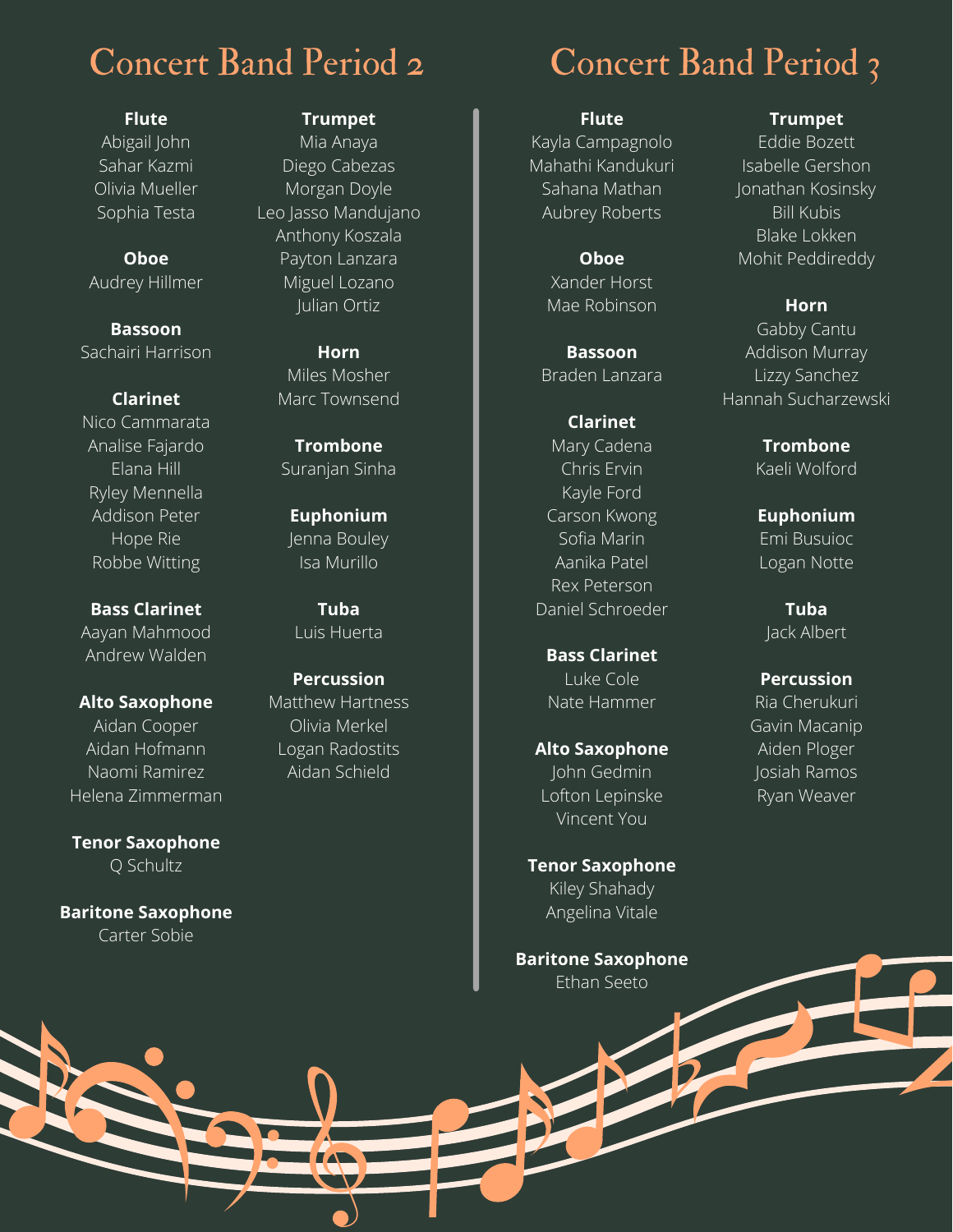# Symphonic Band Wind Ensemble

#### **Flute**

Samantha Deane Ella Kosenesky Sophia Nguyen Victoria Ortiz Lillian Reingold

#### **Oboe**

Hailey Emery

#### **Clarinet**

Geet Gambhir Kelsey Gara Alex Harrison Isaiah Hunt Divya Karthikeyan Shyell Lowe Jenny Montellano Jenny Osei Kofi Alex Patras Axel Sanchez Jack Schroeder Umair Waseem

**Bass Clarinet** Lexi Gonzalez

**Alto Saxophone** Wesley Akyea Caroline Huerta Kameryn Rasberry Bryson Webb

**Tenor Saxophone** Hayden Hrvatin Dawson McCullum

#### **Trumpet**

Gabe Blacha CeCe Carr Clark Chen Jacob Jones Tyler Knight Graysen Lepkowski David McEachnie Daniel Ptacek Trent Ward

#### **Horn** Giavanna Mayotte

**Trombone** Jack Hadsall Pilar Martinez Riley Straub

#### **Euphonium**

Payton Hastings Gabe Mazzulla Shemaiah Wesby

> **Tuba** Caiden White

#### **Percussion** Arthur Bostwick Patrick Holt

Austin Mathison Casey Newman

#### **Piccolo** Emma Triska

#### **Flute** Eliza Greene Paris Hunt Rakshita Kunde Swara Patil Hanitha Puranam Eleanna Resendiz Emma Triska Mary Wessels Sarah Wierschem Sydney Williams

#### **Oboe**

Marissa Jaggers Kalae' Killingham

**Bassoon** Grace Schlueter

#### **Clarinet**

Elias Castaneda Payton Doege Natalie Fish Mark Gallego Annaliese Huenecke Elena Mendoza Carlson Ashelyn Summers Kaylin Pappas Samir Raghuram Addie Roeder Karthik Thangasaravanan

### **Bass Clarinet**

Damian Hernandez Charlie McElyea Holly Shaffer

#### **Alto Saxophone**

Aidan Collins Connor Harrison Winston La Jakub Kusnierz Emily Peters Ben Pienkos Aidan Pinto Kate Weiss

#### **Tenor Saxophone**

Cassie Kubera Erik Lipscomb Jenna Tindall

#### **Trumpet**

Logan Boyles Oliver Heffernan Aiden Marin Matt Rowe Sophia Salinas Aiden Smith Ashley Sniegowski Nathan Vanden Heuvel

## **Horn**

David Harrison Olivia Maday Zoe McKillip

#### **Trombone**

Cale Augustine Drew Marti Tyler Meixensperger Cody Millhouse

#### **Euphonium**

Alex Blatnik Matt Mindy

#### **Tuba**

Zach Harpley Zach Horst Gabe Lazatin Lucas Rhoads

#### **Percussion**

Nathan Keys David Tovar-Almonaci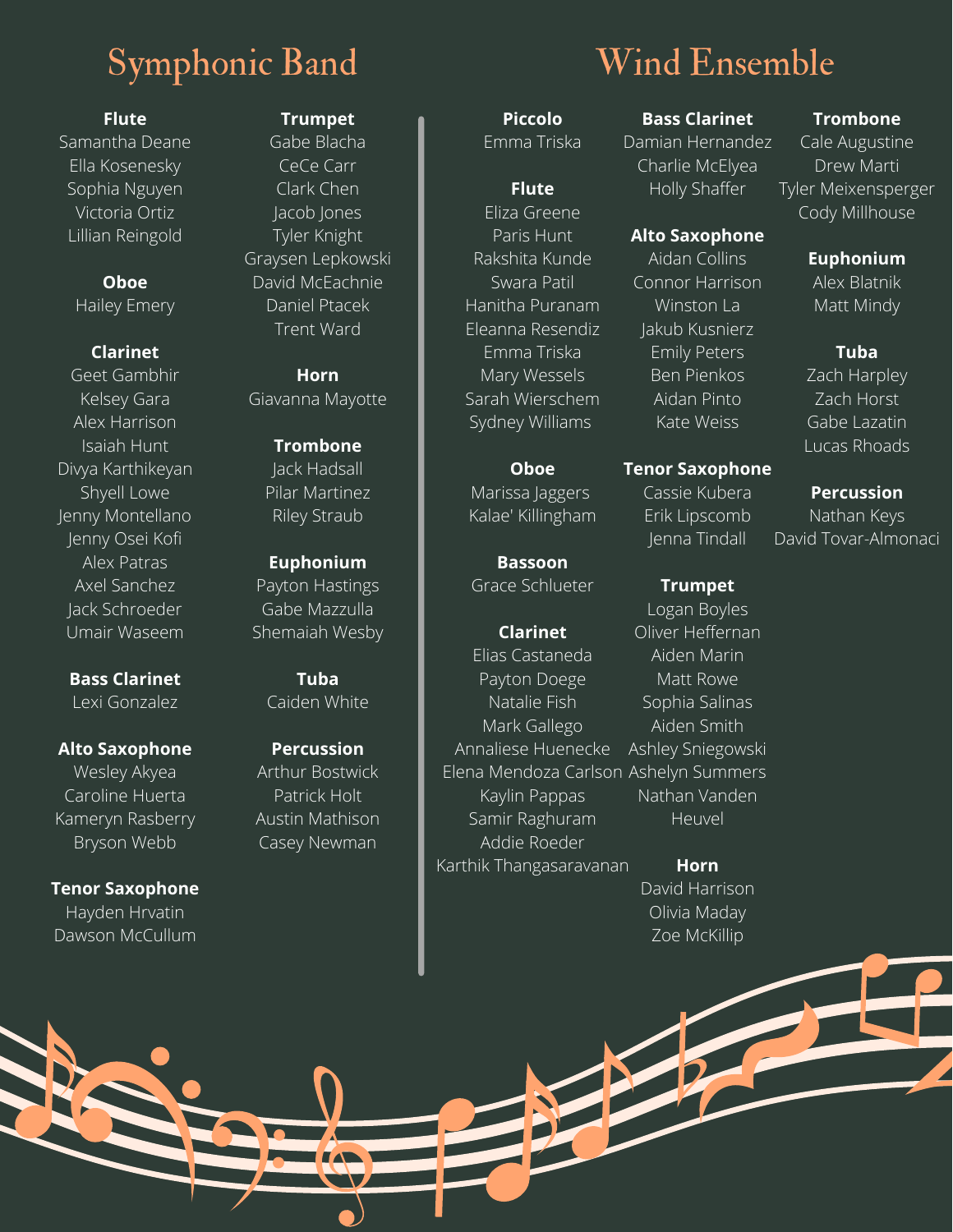# Wi n d S y m p h o n y

Eve Wackerlin

#### **F l u t e**

**P i c c o l o**

M a d d y A b ella Ipsa Bijumalla Hayden Harple y Alex Romero Eve Wackerlin

#### **O b o e**

H aile y B e r k Ava Lenell Nick Townse n d

#### **B a s s o o n**

Eric Anderson B r a d y B e n oit

**Eb** Clarinet Mason Heckman

#### **C l a r i n e t**

Glo ria B a jlo zi Diego Carrillo John Danison Melanie Farr Mason Heckma n S a m mie H u g h e s Kailyn Macanip Stacey Schroeder A mit a S h a r m a

**Bass Clarinet** Vivek Parashar

### **A l t o S a x o p h o n e**

Alex Benson S e a n Ellio t Ian Kiilsgaar d

**T e n o r S a x o p h o n e** Greg Lazatin

**Baritone Saxophone** Jenna Swenson

#### **T r u m p e t** Dylan Funk

E mily Gle a s o n Monica Lopez Josh Peterson Andrew Sniegowski Steve Williams



ILLINOIS MUSIC EDUCATION ASSOCIATION

#### **H o r n**

Paul Bramstedt Karina Juarez Allison Mersman

#### **T r o m b o n e**

Katie Dunn D alla s Gills o n Arch Herring Jason Hlavacek Aidan Murray Tyler Ouellette

**E u p h o n i u m**

Z a c h B e n oit Farris Elkhatib

**T u b a** Bryn Meyers Weston Schultz

#### **Percussion**

Campbell Drane Josh Kwong Payton McCullum G a b bie S ala z a r

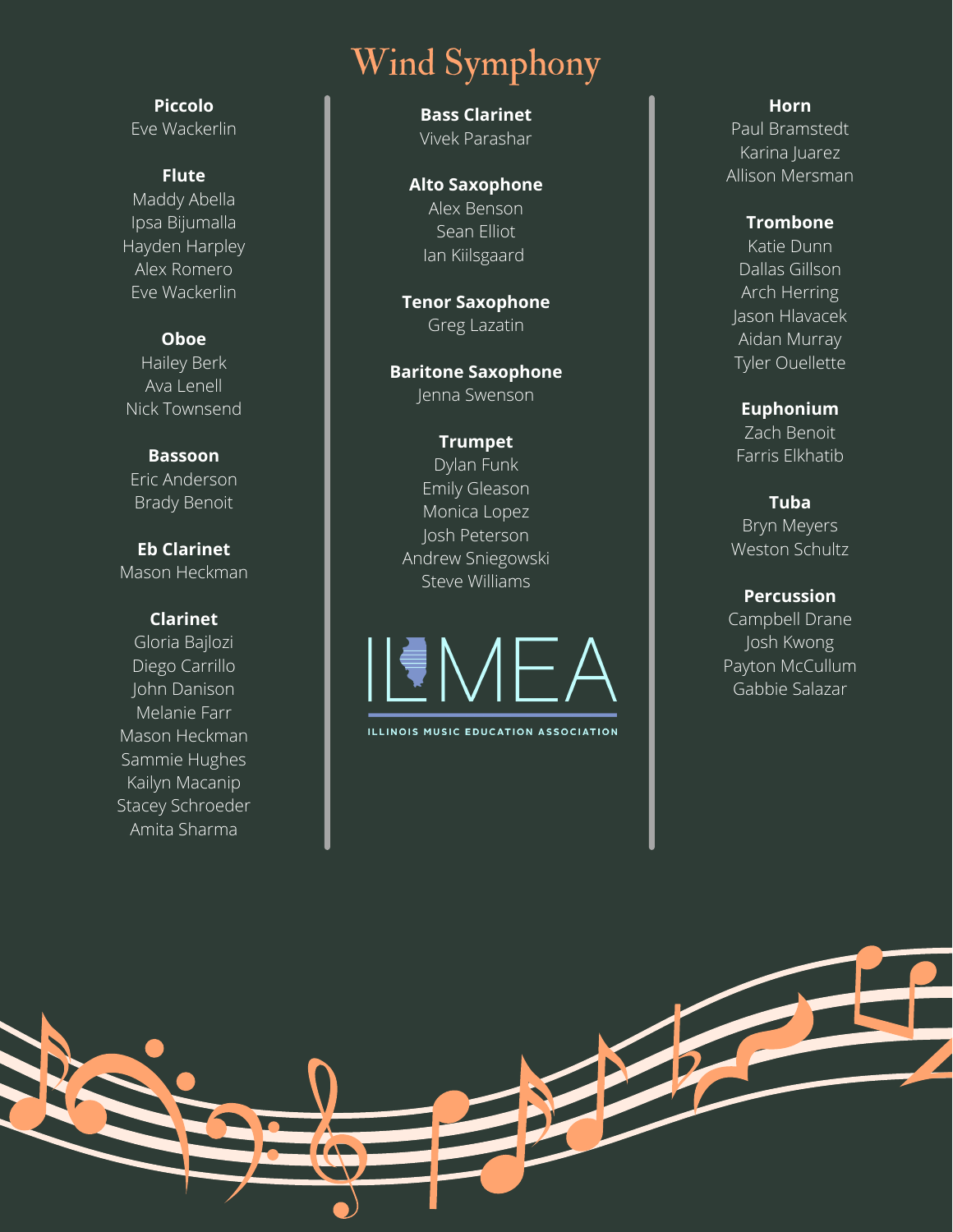Congratulations to the following students on being selected to the ILMEA District 9 Honor Ensembles! This is a significant accomplishment and we are so proud of their hard work. They will be representing OEHS at the District 9 concert and jazz festivals in November.



#### **ILLINOIS MUSIC EDUCATION ASSOCIATION**

## **District 9 Senior Band**

Eric Anderson - Bassoon Brady Benoit - Bassoon Alex Benson - Alto Saxophone Diego Carrillo - Bb Clarinet Sean Elliot - Alto Saxophone Hayden Harpley - Flute Greg Lazatin - Tenor Saxophone

## **Distrct 9 Senior Orchestra**

Katie Dunn - Trombone Aidan Murray - Trombone Vivek Parashar - Violin



## **District 9 Jazz Band I**

Sean Elliot - Alto Saxophone Ryan Weaver - Drum Set

## **District 9 Jazz Band III**

Alex Benson - Alto Saxophone Katie Dunn - Trombone Gavin Rommen - Piano